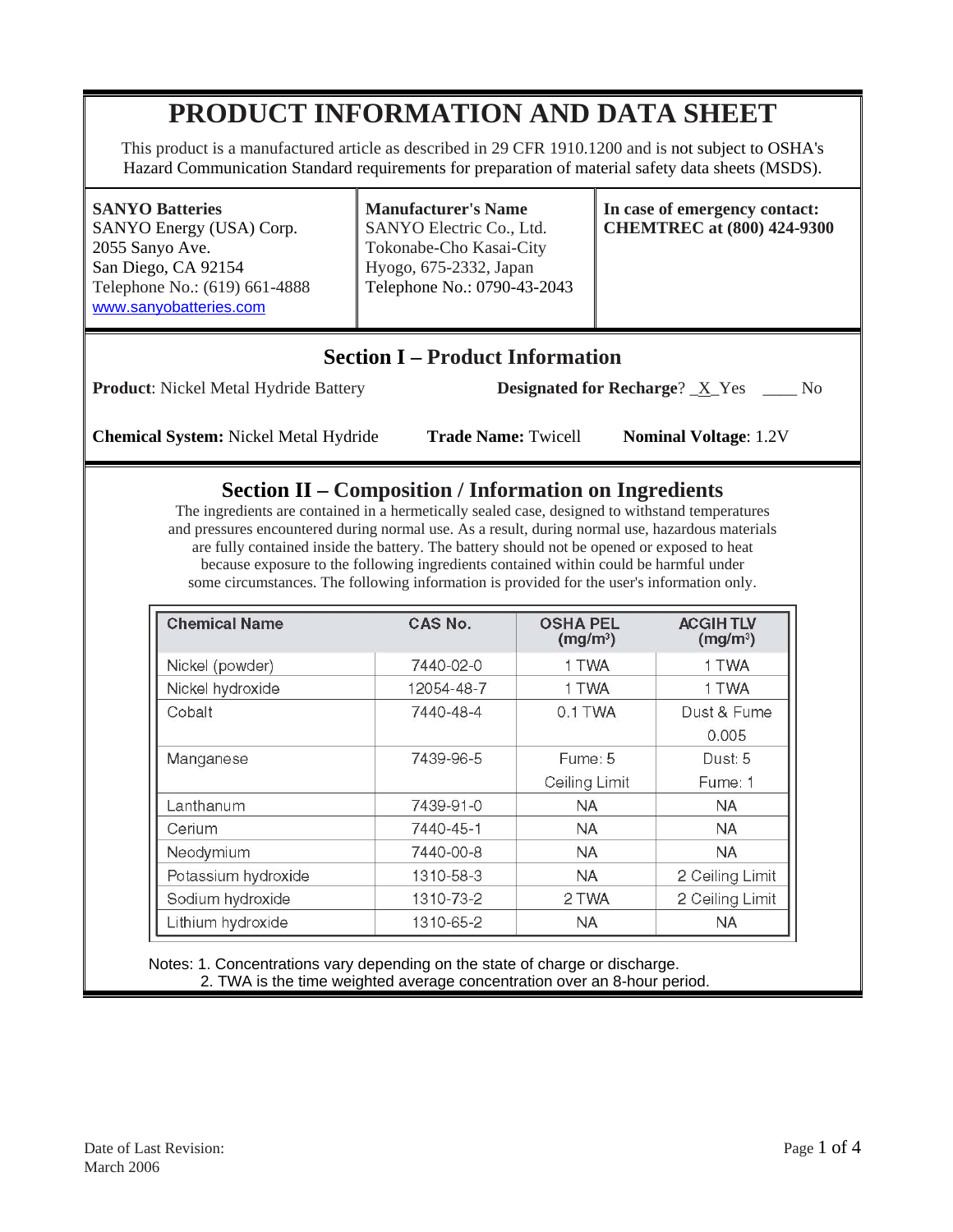| <b>Section III – Physical Data for Battery</b> |                         |                                        |  |
|------------------------------------------------|-------------------------|----------------------------------------|--|
| Melting point $(°F)$                           | Boiling point (°F)      | % Volatile by Volume                   |  |
| <b>NA</b>                                      | <b>NA</b>               | <b>NA</b>                              |  |
| Vapor Pressure (mm Hg)<br><b>NA</b>            | <b>Evaporation Rate</b> | Vapor Density $(Air = 1)$<br><b>NA</b> |  |
| Specific Gravity (H <sub>2</sub> O)            | Solubility in Water     | Appearance and Odor                    |  |
| <b>NA</b>                                      | NA                      | No Odor                                |  |

## **Section IV** – **Fire and Explosion Hazard Data**

Flash Point: NA Lower Explosive Limit: NA Upper Explosive Limit: NA

Extinguishing Media: Any class of extinguishing medium may be used on the batteries or their packing material.

Special Fire Fighting Procedures: Exposure to temperatures of above 212°F can cause venting of the liquid electrolyte. Internal shorting could also cause venting of the electrolyte. There is potential for exposure to iron, nickel, cobalt, rare earth metals (cerium, lanthanum neodymium, and praseodymium), manganese, and aluminum fumes during fire; use self-contained breathing apparatus.

## **Section V** – **Health Hazard Data**

Threshold Limit Values: See Section II

Effects of a Single (Acute) Overexposure:

**Inhalation**: During normal use inhalation is an unlikely route of exposure due to containment of hazardous materials within the battery case. However, should the batteries be exposed to extreme heat or pressures causing a breach in the battery cell case, exposure to the constituents may occur. Inhalation of cobalt dusts may result in pulmonary conditions.

**Ingestion**: If the battery case is breached in the digestive tract, the electrolyte may cause localized burns. **Skin Absorption**: No evidence of adverse effects from available data.

**Skin Contact:** Exposure to the electrolyte contained inside the battery may result in chemical burns. Exposure to nickel may cause dermatitis in some sensitive individuals.

**Eye Contact**: Exposure to the electrolyte contained inside the battery may result in severe irritation and chemical burns.

**Carcinogenicity**: Nickel has been identified by the National Toxicology Program (NTP) as reasonably anticipated to be a carcinogen. Cobalt has been identified by IARC as a 2B carcinogen.

**Other Effects of Repeated (Chronic) Exposure:** Chronic overexposure to nickel may result in cancer; dermal contact may result in dermatitis in sensitive individuals.

**Medical Conditions Aggravated by Overexposure**: A knowledge of the available toxicology information and of the physical and chemical properties of the material suggests that overexposure in unlikely to aggravate existing medical conditions.

**Emergency and First Aid Procedures**: Swallowing: Do not induce vomiting. Seek medical attention immediately.

**Skin**: If the internal cell materials of an opened battery cell comes into contact with the skin, immediately flush with water for at least 15 minutes.

**Inhalation**: If potential for exposure to fumes or dusts occurs, remove immediately to fresh air and seek medical attention.

**Eyes**: If the contents from an opened battery comes into contact with the eyes, immediately flush eyes with water continuously for at least 15 minutes. Seek medical attention.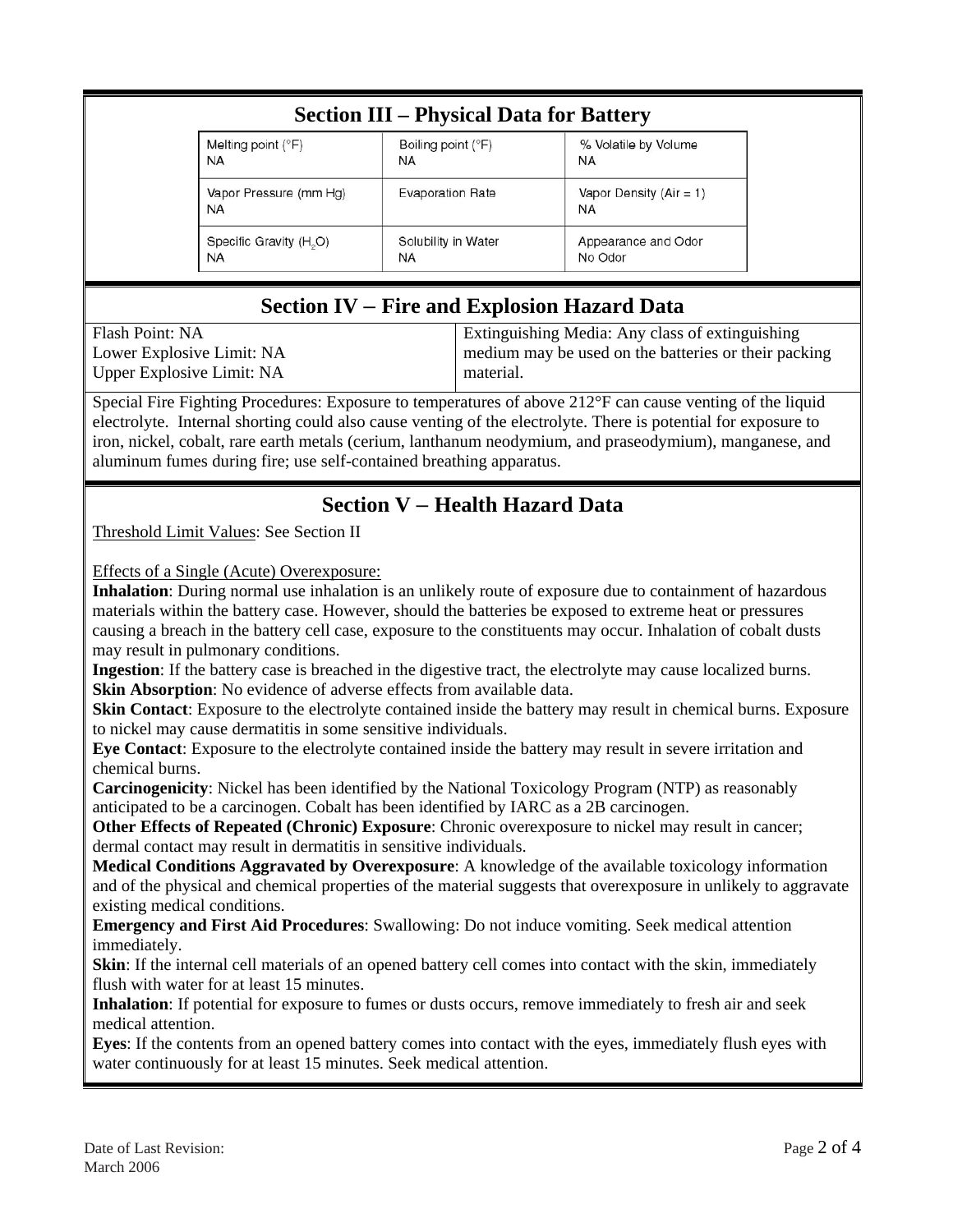### **Section VI** – **Reactivity Data**

The batteries are stable under normal operating conditions.

Hazardous polymerization will not occur.

Hazardous decomposition products: oxides of nickel, cobalt, manganese, lanthanum, and cerium.

Conditions to avoid: heat, open flames, sparks, and moisture.

Potential incompatibilities (i.e., materials to avoid contact with): The battery cells are encased in a nonreactive container; however, if the container is breached, avoid contact of internal battery components with acids, aldehydes, and carbamate compounds.

## **Section VII** – **Spill and Leak Procedures**

Spill and leaks are unlikely because cells are contained in a hermetically sealed case. If the battery case is breached, don protective clothing that is impervious to caustic materials and absorb or pack spill residues in inert material. Dispose in accordance with applicable state and federal regulations.

## **Section VIII** – **Safe Handling and Use**

**Ventilation Requirements:** Not required under normal use. **Respiratory Protection**: Not required under normal use. **Eye Protection**: Not required under normal use. **Gloves:** Not required under normal use.

## **Section IX** – **Precautions for Safe Handling and Use**

**Storage**: Store in a cool place, but prevent condensation on cell or battery terminals. Elevated temperatures may result in reduced battery life. Optimum storage temperatures are between -31°F and 95°F.

**Mechanical Containment**: If there are special encapsulation or sealing requirements, consult your SANYO Energy Corp. representative about possible cell hazard precautions or limitations.

**Handling**: Accidental short circuit will bring high temperature elevation to the battery as well as shorten the battery life. Be sure to avoid prolonged short circuit since the heat can burn attendant skin and even rupture of the battery cell case. Batteries packaged in bulk containers should not be shaken. Metal covered tables or belts used for assembly of batteries into devices can be the source of short circuits; apply insulating material to assembly work surface. If soldering or welding to the case of the battery is required, consult your Sanyo Energy Corp. representative for proper precautions to prevent seal damage or external short circuit.

**Charging**: This battery is designed for recharging. A loss of voltage and capacity of batteries due to selfdischarge during prolonged storage is unavoidable. Charge battery before use. Observe the specified charge rate since higher rates can cause a rise in internal gas pressure, which may result in damaging heat generation or cell rupture and/or venting.

**Labeling**: If normal label warnings are not visible, it is important to provide a device label stating: CAUTION: Do not dispose in fire, mix with other battery types, charge above specified rate, connect improperly, or short circuit, which may result in overheating, explosion or leakage of cell contents.